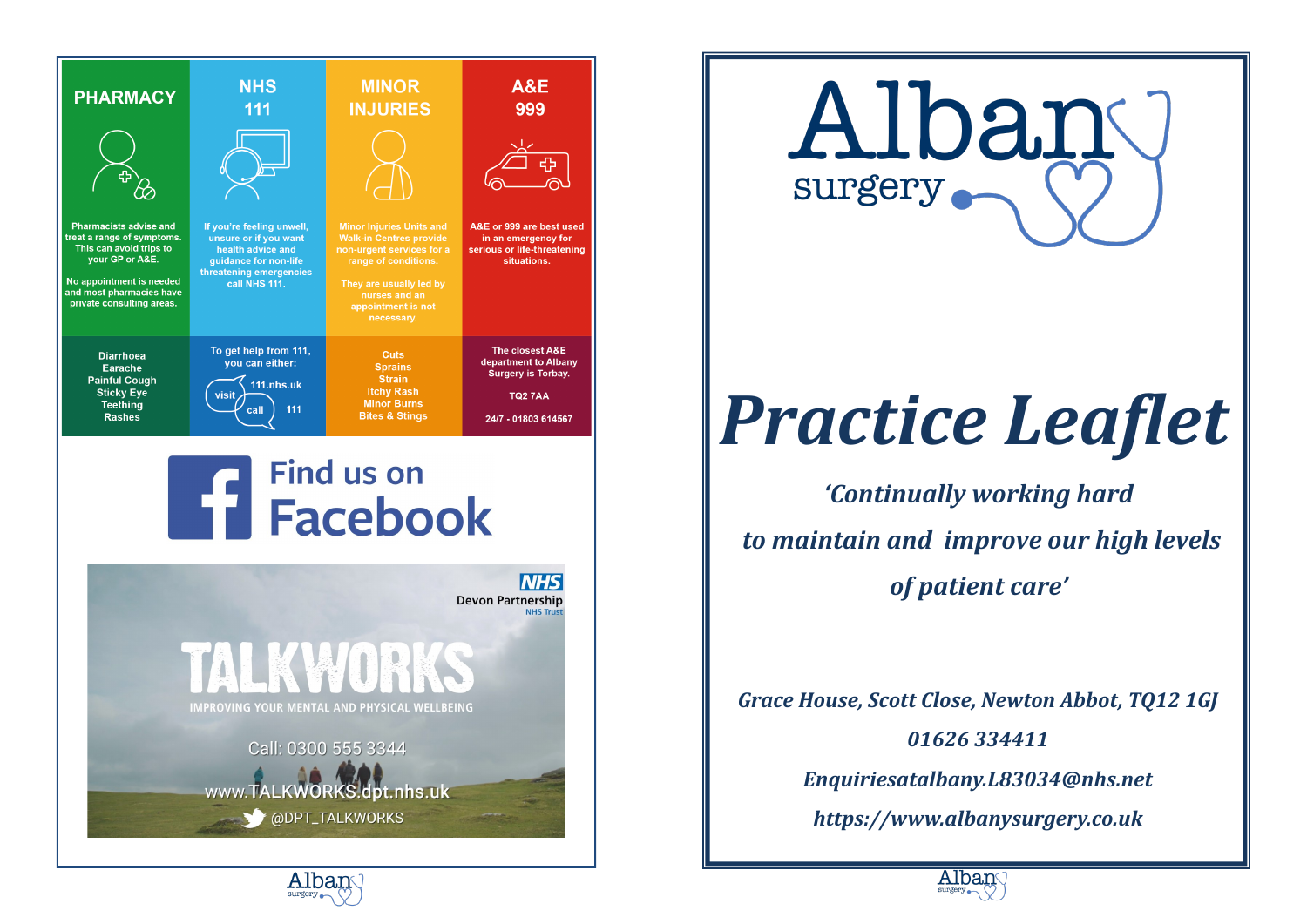# *Welcome to the practice*

# Alban surgery

Albany Surgery is situated in the heart of Newton Abbot and provides services and care to all our patients, in the town and surrounding areas. In 2013, we moved to our modern, purpose-built Surgery with improved facilities, allowing us to enhance the services we offer our patients.

#### *Practice Information and Opening Times*

| <b>Monday</b>                                                              | $08:30 - 13:00 - 14:00 - 18:00$                                                  |  |  |
|----------------------------------------------------------------------------|----------------------------------------------------------------------------------|--|--|
| Tuesday                                                                    | 08:30-12:00, 14:00-18:00<br>2 Hour training shut down                            |  |  |
| Wednesday                                                                  | $08:30 - 13:00 - 14:00 - 18:00$                                                  |  |  |
| <b>Thursday</b>                                                            | $08:30 - 13:00 - 14:00 - 18:00$                                                  |  |  |
| Friday                                                                     | $08:30 - 13:00 - 14:00 - 18:00$<br>18:00-20:00                                   |  |  |
| Saturday                                                                   | $08:30 - 13:00 - 14:00 - 18:00$<br><b>Extended Access, limited services only</b> |  |  |
| Sunday                                                                     | $08:30 - 13:00$<br><b>Extended Access, limited services only</b>                 |  |  |
| Please note when we are open for Extended Access. Our telephone lines will |                                                                                  |  |  |

Please note when we are open for Extended Access. Our telephone lines will be inaccessible during these times; you will only be able to come into the surgery to attend a pre-booked appointment, or to leave/collect prescriptions or correspondence.

# *Our Practice Area*

**Locations that fall within our practice area:**





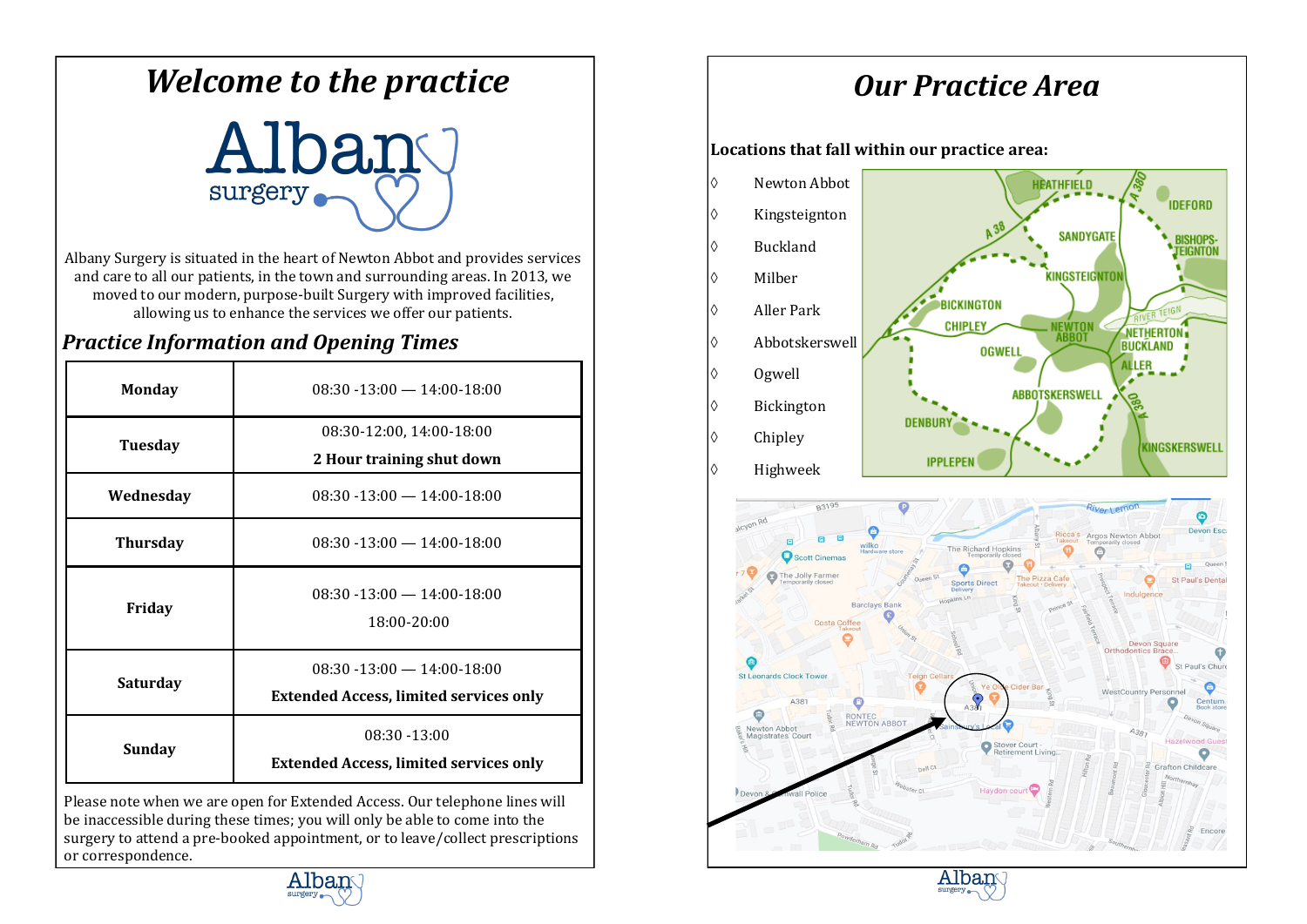# *Patient Health Management*

### *Chronic Disease Management*

If you have been diagnosed with a chronic disease (i.e. Diabetes, Asthma, COPD, Hypertension, CHD), it is important that you are reviewed appropriately. At Albany Surgery, we like to ensure that patients understand their conditions and are able to manage their long-term health themselves, where possible.

Patients are invited in at least once a year for an annual review, and the required appointments are booked around their birthday month. This makes it easier for our patients to remember when they can expect their annual review. The Annual Review team will contact patients when these are due.

### *Medication Management*

Some patients are prescribed medication that needs to be monitored on a regular basis via a blood test and/or blood pressure check. This monitoring can be different for each patient, and is organised by the clinicians on an individual basis. However, all patients who take repeat/regular medications do require an annual medication review with a clinician. This should be booked in around the patient's birthday month.

### *Cervical Screening*

All women and people with a cervix, between the ages of 25 and 64 are invited every 3/5 years (dependent of age) for a routine Cervical Screening test. NHS England contact all patients directly via letter to advise when this is due; the patient should then contact us to book the appointment with a Practice Nurse.

Results are then posted directly to the patient via letter, usually within two weeks of their appointment. If any follow up is required, this information will be provided when the results are received.

### *Child Immunisations*

At Albany Surgery we strongly support all baby & child immunisations. Babies are due their first immunisations at 8 weeks old; patients are invited in via letter with appointment details for immunisations, as well as the mother and baby check with the GP. Following this, the baby then has their second immunisations four weeks after the first appointment, and then the third immunisations another four weeks on from the second appointment. These will all take place with a Practice Nurse at the Surgery.

Children are also due immunisations at 1 year old, and 3 years, and 4 months old. Invitations for these appointments will be sent out in the post.



| <b>Dr Sue Smout</b>               | MBBS MRCGP DFSRH - Qualified at St. George's Hospital<br>Medical School, London, in 1987. Dr Smout has particular<br>experience of the health of young people. She is also an<br>appraiser of other GPs, GP trainer, Staff Lead, and PPG<br>Lead for the practice. She is trained to fit coils (IUDs) here<br>at Albany.                                                                                                                                                                                |  |  |  |
|-----------------------------------|---------------------------------------------------------------------------------------------------------------------------------------------------------------------------------------------------------------------------------------------------------------------------------------------------------------------------------------------------------------------------------------------------------------------------------------------------------------------------------------------------------|--|--|--|
|                                   | Dr Jocelyn Glenton BSc MB ChB MRCGP DCH - Qualified at Leeds Medical<br>School in 2000. Dr Glenton has a particular interest in<br>education and child health. She is a GP trainer and joint<br>Research Lead for the practice.                                                                                                                                                                                                                                                                         |  |  |  |
| <b>Dr Chay Thomas</b>             | MBBS BSc MRCGP DCH DRCOG DFSRH - Qualified at<br>Imperial College, London in 2001. He is a GP trainer and<br>has an interest in child health and women's health, but<br>loves being a generalist. Our Executive GP Partner and<br>joint Research Lead, Dr Thomas is also the lead GP in our<br>skin surgery, and fits/removes contraceptive implants. He<br>is Co-Clinical Director of Newton Abbot West Primary<br>Care Network.                                                                       |  |  |  |
| Dr Julia Gaffney                  | <b>BMedSci MB BS MRCP MRCGP - Qualified at St</b><br>Bartholomew's and The Royal London Hospital School of<br>Medicine in 2002. Dr Gaffney has experience in acute<br>hospital medicine prior to becoming a GP, and joining the<br>Practice in 2012. She is the Medical Student Lead and QoF                                                                                                                                                                                                            |  |  |  |
| Dr Vikki Taylor-St<br><b>Ruth</b> | BScEcon MBBS AKC MRCGP - Qualified at King's College<br>London in 2012, and prior to her medical training<br>completed a degree in Politics and Modern History at<br>Cardiff University. She has an interest in elderly care,<br>mindfulness and change management, and quality<br>improvement. Dr Taylor-St Ruth is also a part-time<br>lecturer in Advanced Practice at Plymouth University,<br>teaching clinical skills, examination, and complex decision<br>making to Advanced Care Practitioners. |  |  |  |
| <b>Salaried GPs</b>               |                                                                                                                                                                                                                                                                                                                                                                                                                                                                                                         |  |  |  |
| Dr Katie Lambert                  | BSc MBChB MRCGP DRCOG DFSRH                                                                                                                                                                                                                                                                                                                                                                                                                                                                             |  |  |  |
| Dr Laura Nutt                     | <b>BMBS MRCGP</b>                                                                                                                                                                                                                                                                                                                                                                                                                                                                                       |  |  |  |
| Dr Steve Gracie                   | <b>MBChB MRCGP DRCOG</b><br>Alban                                                                                                                                                                                                                                                                                                                                                                                                                                                                       |  |  |  |

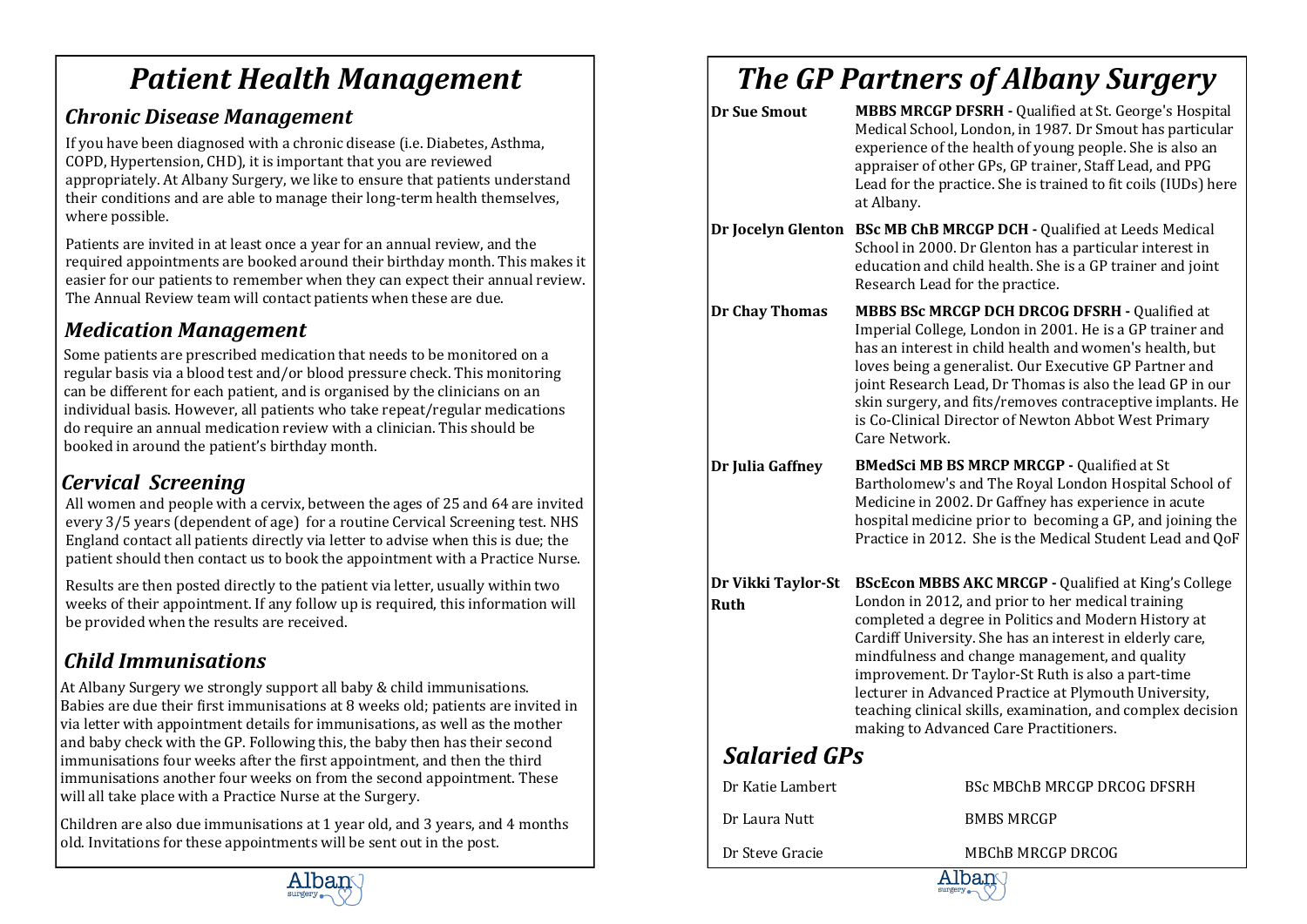# *The Practice Team*

### *Advanced Practitioners*

Our Advanced Practitioners form our Urgent Care Team for all same-day medical problems, and processing and actioning clinical correspondence.

| Helen                                                       | RGN, Non medical prescriber. Helen qualified as a registered |  |
|-------------------------------------------------------------|--------------------------------------------------------------|--|
| Kika                                                        | nurse in 1990, and has undertaken roles in Cardiac &         |  |
| Respiratory Nursing in Leicester Hospitals before moving to |                                                              |  |
|                                                             | Primary Care in Devon in 2016, working as an Advanced        |  |
|                                                             | Practitioner.                                                |  |
|                                                             |                                                              |  |

| Dip Adult Nursing BSc (Hons) Nurse Prescriber. Isobel       |
|-------------------------------------------------------------|
| trained at St Bartholomew's School of Nursing and Midwifery |
| in 2000. Isobel has a Diploma in Adult Nursing and is       |
| interested in chronic disease management and minor illness, |
| and has recently completed a Masters in Advanced Clinical   |
| Practice.                                                   |
|                                                             |

```
Julie Short Dip Adult Nursing 2001, BSc (Hons) Emergency Care 2007, 
 Non-Medical Prescriber 2008. Julie worked as a Nurse 
 Practitioner at Royal Devon Exeter hospital for 10 years 
 before moving into primary care.
```
### *Practice Management*

Ms Trudi Morrison is responsible for the day-to-day management of the Practice, supported by the Reception and Admin Teams.

### *Nursing Team*

Rachel Ludlam is our Lead Practice Nurse and Team Leader of our Nurses, Health Care Assistants and Phlebotomist. The team consists of Catherine Wilson (PN), Sarah Brinkley (PN), Viki Cann (HCA), Carrie Meisterknecht (HCA), and Laura Leaman (Phlebotomist). The team offers a wide range of nursing care, chronic disease management and health promotion advice.

### *Medical Reception Team*

We have a large Reception team led by the Office Supervisor. Our team has received comprehensive training in the various aspects of their work to support our patients appropriately.

### *Medical Administration Team*

We have a varied Administration Team, who perform a variety of clerical duties and give support to our Reception and Clinical teams.



# *Useful Contacts*

# *Pharmacies*

| Asda Pharmacy                         | 01626 882710 |
|---------------------------------------|--------------|
| <b>Boots Courtney Street Pharmacy</b> | 01626362124  |
| Boots Kingsteignton Gestridge Rd      | 01626363883  |
| Boots Kingsteignton Greenhill Way     | 01626 369025 |
| <b>Buckland Pharmacy</b>              | 01626365379  |
| Day Lewis Pharmacy                    | 01626365893  |
| Lloyds Pharmacy                       | 01626362028  |
| Manor Pharmacy/Well Kingskerswell     | 01803872155  |
| Superdrug Pharmacy                    | 01626 353307 |
|                                       |              |

### *Hospitals*

| Newton Abbot Hospital         | 01626324500  |
|-------------------------------|--------------|
| Torbay Hospital               | 01803 614567 |
| Mount Stuart Hospital         | 01803313881  |
| Royal Devon & Exeter Hospital | 01392411611  |
| Nuffield Hospital Exeter      | 01392 276591 |
| Derriford Hospital            | 01752 202082 |
| Nuffield Hospital Plymouth    | 01752788088  |
|                               |              |

### *Other Services*

| 01626324651   |
|---------------|
| 03332341901   |
| 01626 906371  |
| 01626358666   |
| 0300 4569 987 |
| 01803 217777  |
| 01803 656326  |
|               |

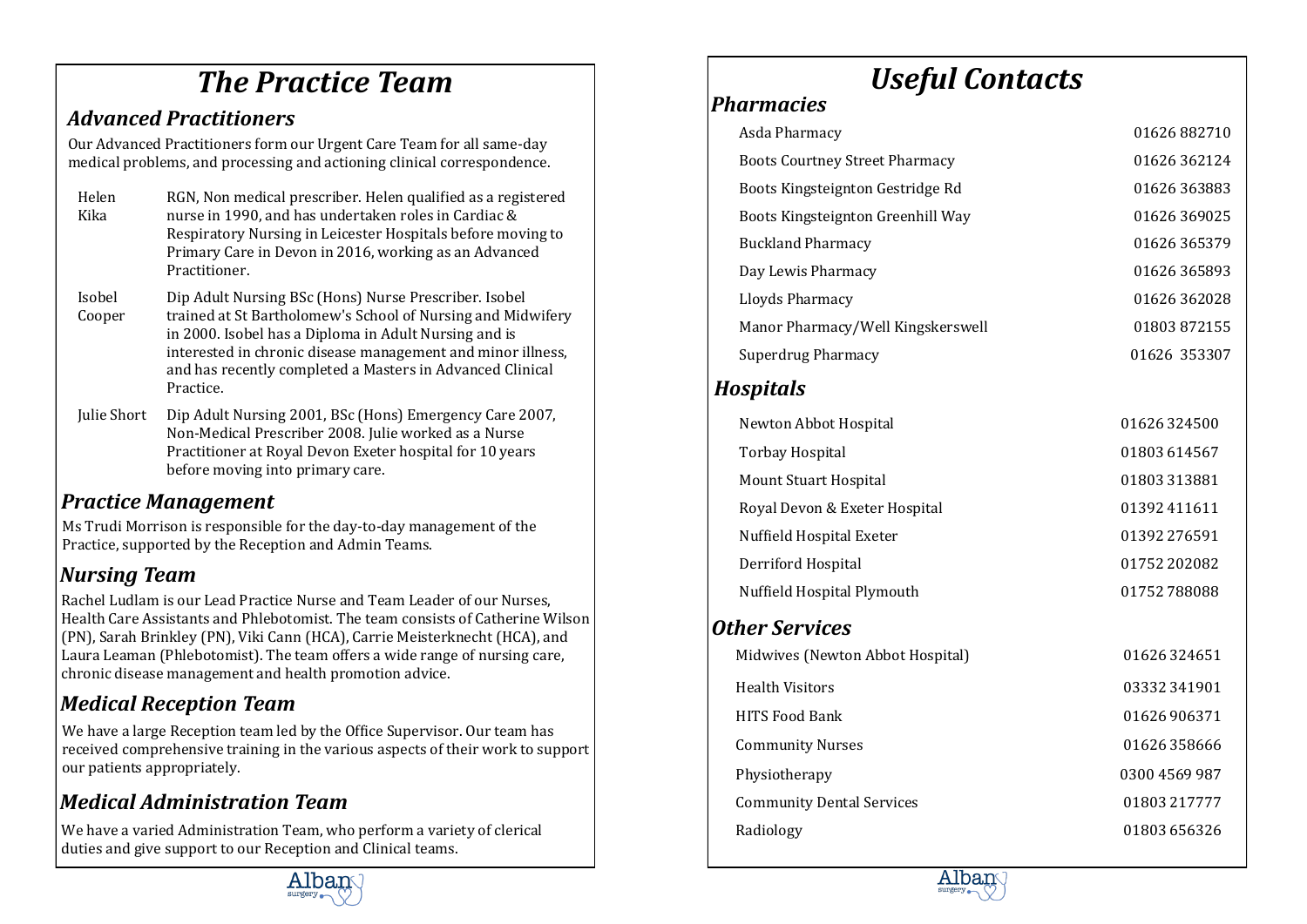# *Patients' Views and Suggestions*

We aim to provide a high quality service to all of our patients. Should you wish to provide feedback on the services we offer, please visit our website or come into the Surgery to complete a 'Friends and Family' form. We encourage all feedback from our patients, so we can maintain our high levels of care and improve them where required.

### *Complaints*

If you feel you need to make a complaint about the Surgery, or you feel you have not received the expected benefit of its services, you can email us. Your complaint will be forwarded to our Practice Manager who will contact you. From there, your complaint will be investigated.

### *Zero Tolerance*

The NHS operates a zero tolerance policy with regard to unacceptable standards of behaviour. The Practice has the right to remove patients from its list with immediate effect, in order to safeguard Practice staff, patients and other persons. Violence in this context includes actual or threatened physical violence or verbal abuse, which leads to fear for a person's safety. In this situation, we will notify the patient in writing of their removal from the list and record in the patient's medical records the fact of the removal and the circumstances leading to it.

Examples of such behaviour include;

- Violence.
- Excessive noise e.g. recurrent loud or intrusive conversation or shouting.
- Threatening or abusive language involving swearing or offensive remarks.
- Racial abuse or sexual remarks.
- Malicious allegations relating to members of staff, other patients or visitors.
- Offensive sexual gestures or behaviours.
- Abusing alcohol or drugs on practice premises.
- Drug-dealing on practice premises.
- Wilful damage to practice property/theft of practice property.
- Threats, or threatening behaviour.

# *The Local Primary Healthcare Team*

The following healthcare professionals, employed by local Care Trusts

### *Community Nursing Team*

Our patients are served by the Newton Abbot Locality Community Nursing Team who work for the Torbay & South Devon Healthcare Trust. The team have expert skills in the delivery of general nursing and healthcare to patients who are housebound. Some of these patients are terminally ill, and the team have access to the Palliative Nursing Service who specialise in end of life care. By the very nature of their job the nurses are mobile in the community; if you need to speak to them or pass on a message, please call **01626 358 666**.

### *Health Visiting Team*

The Health Visiting Team are based at Newton Abbot Hospital. If you need to contact them please telephone **03332 341901.** 

### *Midwife Team*

The Midwife Team are based at Newton Abbot Hospital. If you need to speak to a Midwife, or book an appointment, please telephone **01626 32465**.

### *Pharmacists*

CCG Pharmacists regularly work here at Albany Surgery. Our Pharmacists work on all medication queries, aligning and sorting repeat prescriptions and supporting the GP team with prescribing and medication queries, as well as supporting all the teams in the Surgery with day-to-day processes.

# *Teaching and Training*

We are an approved Training Practice for doctors who wish to become General Practitioners, and we usually have one such doctor attached to our Practice. The doctors in-training have several years of hospital experience, and are gaining further experience of Family Medicine before finding their own Practice.

On some occasions we have Medical and Nursing Students attached to the Practice as part of their training. You will be advised of such an occasion, and your consent will be required for the Student to be present during your consultation.



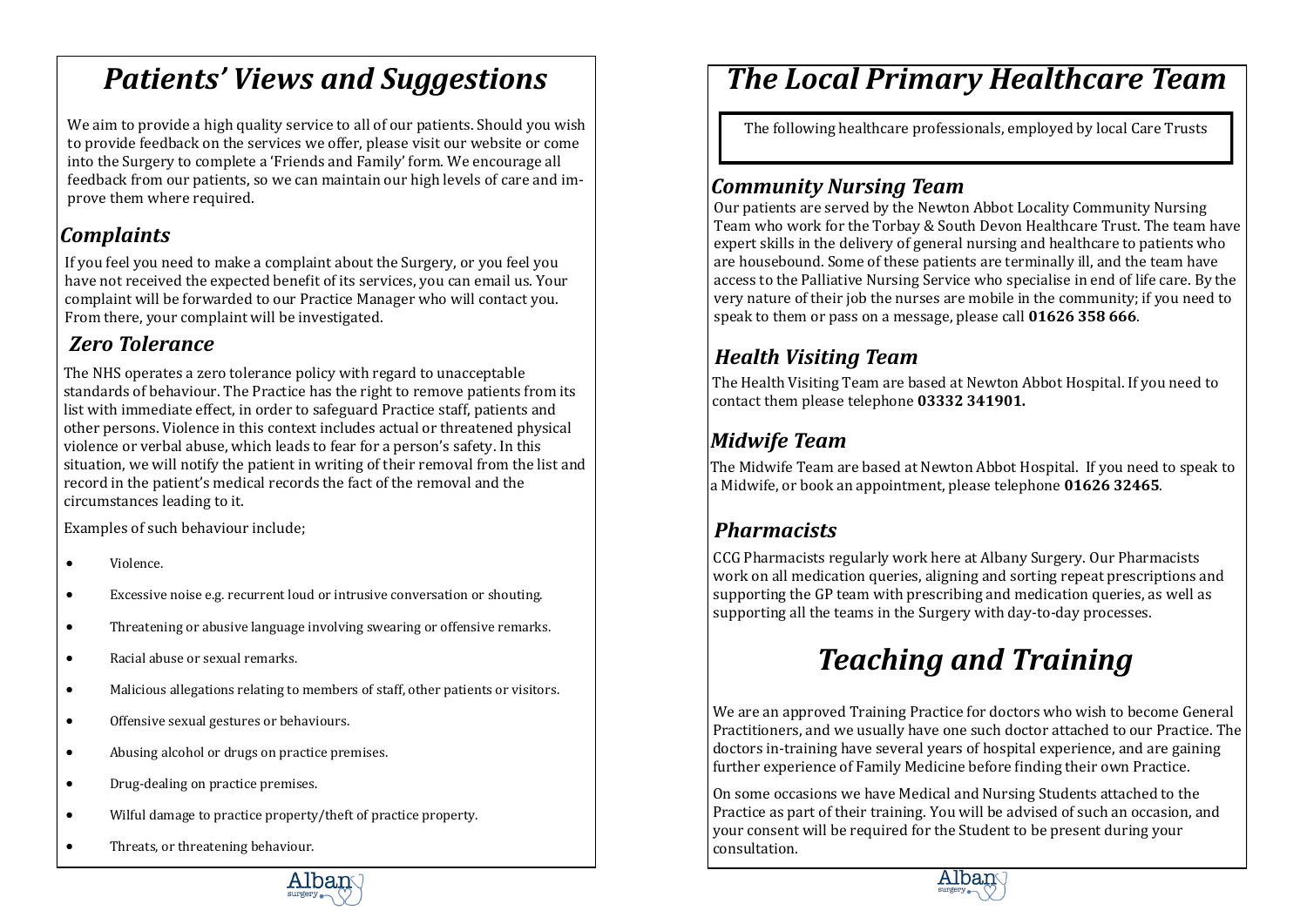# *Appointments at Albany Surgery*

When booking an appointment with Albany Surgery, the Reception team are here to help and direct you to the most appropriate clinician. To do this appropriately, they may need to ask you about the nature of your problem. You may be seen by a GP, Advanced Practitioner, Practice Nurse, a HCA, or perhaps a secondary care service. Your appointment may also take place by telephone.

### *Urgent Care Treatment*

Every day we offer an Urgent Care appointment system, which is led by the GPs and Advanced Practitioners. The system can be useful if you have a medical condition that cannot wait until our next routine appointment. All appointments are initially triaged, and the clinician will decide if a face-to-face appointment is necessary; as some problems cannot be resolved over the phone. If this is the case, they will request for you to come in for an appointment.

### *Routine GP Appointments*

We can offer routine GP appointments for ongoing medical conditions; you are able to book these with any GP here at the practice (not only your own) if preferred. These consultations may take place by telephone; the GP will call you on the agreed date, around an advised time. There is no way to guarantee the time of a telephone appointment as this depends on the clinician's workload and if they are on time. Appointments generally take 10 minutes; if you feel you require longer than this, please request a double appointment.

### *Nursing Team Appointments*

The Nursing Team operate a pre-bookable system for all of their appointments; which our Reception team are able to organise for you. Nurse-led chronic disease management clinics operate for a range of long-term health conditions including diabetes, respiratory problems, hypertension and heart disease. Telephone consultations are also available with the Nursing team if you feel this is more appropriate.

### *Home Visits*

If it is necessary for a clinician to visit you at home because you are too unwell to attend the Surgery, we advise you to call as early in the morning as you can to make an appointment, giving the Reception team as much information as you can. All visits are triaged by phone, by the visiting clinician, before any visit takes place. Often, full examinations cannot be carried out at home, so therefore it is helpful if you attend the Surgery wherever you can.

# *Data Protection & Confidentiality*

The surgery uses computers in most aspects of its work. Computers are used during consultations as the systems enable us to keep all records up to date, and help us maintain an efficient register of all our patients. They are an invaluable tool in preventative medicine, screening and education. The surgery is registered under the Data Protection Act, and strict confidentiality is maintained at all times.

All information regarding our patients is confidential, from the most sensitive diagnosis, to the fact that a patient is registered at the Surgery. For the effective functioning of a multi-disciplinary team, it is often necessary for information to be shared between members of the Practice and local healthcare teams. On such occasions, you will be informed of the sharing of information, and your consent will be requested.

#### **Everyone in the NHS has a legal duty to keep personal information confidential.**

The only circumstances when patients' information may be shared without consent are:

- $\Diamond$  When it is a statutory requirement or is in response to a court order.
- $\Diamond$  When the public interest in passing on the information outweighs the duty of confidence to the patient.

### *Freedom of Information—Publication Scheme*

The Freedom of Information Act 2000 obliges the Practice to produce a Publication Scheme. This is a guide to 'classes' of information the practice intends to routinely make available. To obtain further information, please contact the Surgery.

## *Care Quality Commission (CQC)*

From April 2013, the CQC regulate and inspect GP Practices in England to check that they are meeting the national standards of quality and safety. Further information, and our up-to-date rating, can be obtained from their website.





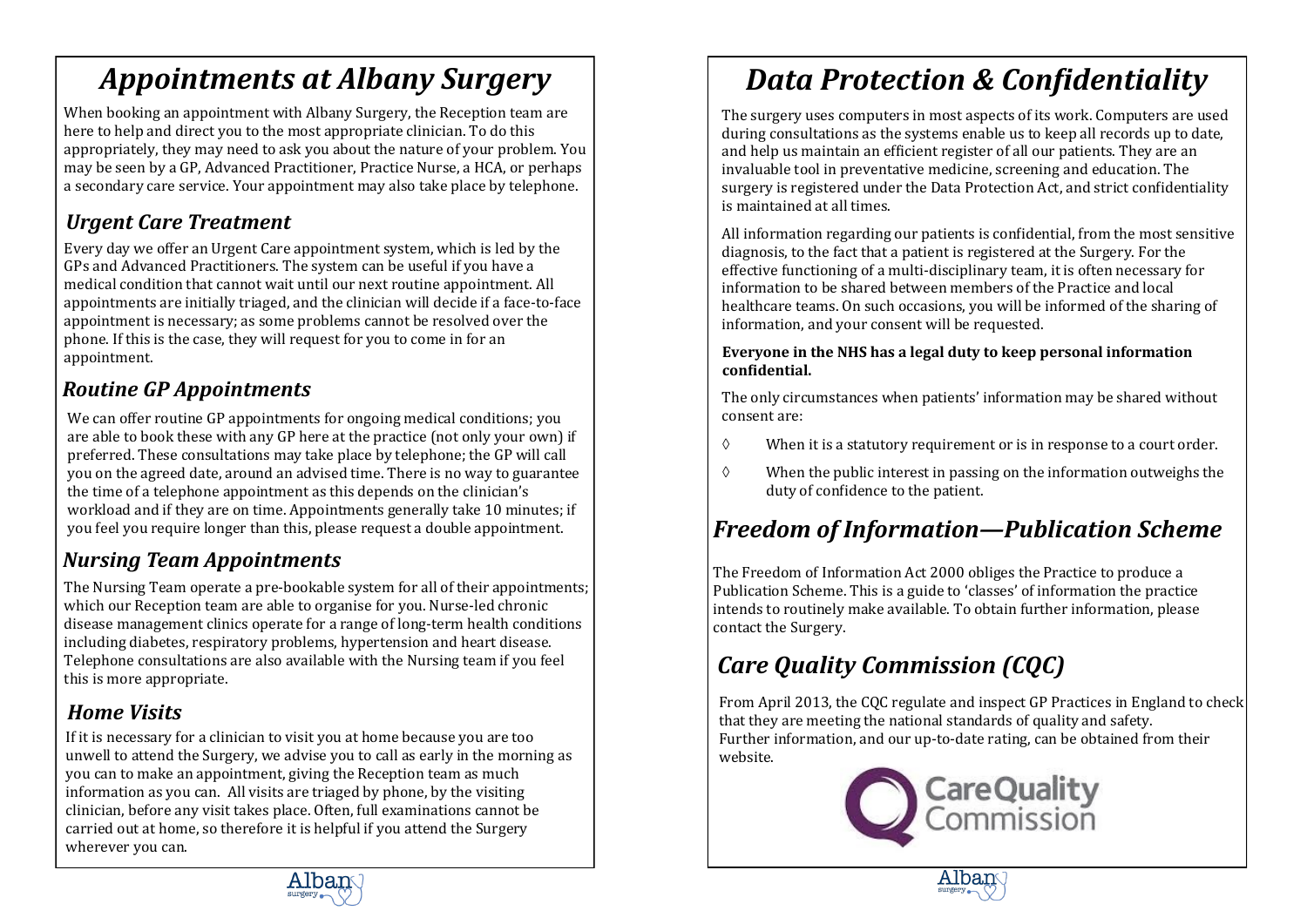# *Requesting Medication*

New patients must speak to a GP before medication can be prescribed or added as a repeat prescription.

If you have repeat medications, you can place a request with us 10 days before your medication runs out. You can do this via SystmOnline (registration required) or via hand written request. If you are over 75 years of age, or are housebound, you can make requests by phone.

Please allow three working days for your request to be processed. We can arrange for prescriptions to go electronically to the Pharmacy of your choice. If you need a medication that you do not regularly have, you may require a phone call with a GP to review your medication.

# *Patient Responsibilities*

- To treat our staff with respect and courtesy at all times.
- To attend all booked appointments and give us adequate notice in the event of postponement or cancellation.
- $\Diamond$  To inform us of any changes to your personal details i.e. address, contact numbers.
- $\Diamond$  To remember that by following a healthy lifestyle and taking the advice and action recommended by your Health Care Professional, you will be able to improve your health.

# *Patient Rights*

- $\Diamond$  To be registered at a Practice. and see a doctor of your choice (subject to availability).
- To receive emergency care.
- $\Diamond$  To have appropriate drugs/ medicines prescribed.
- $\Diamond$  To be referred to a Specialist/ Consultant if it is required.
- $\Diamond$  To have access to your health records, subject to current legislation.
- $\Diamond$  To know everyone within the NHS has a legal duty to keep all information confidential.
- $\Diamond$  To receive a prompt reply to any complaints you submit regarding the NHS.
- $\Diamond$  To receive details of where to obtain further information for other Health Services.
- To be treated with courtesy and respect at all times.

### *Extended Access*

Extended Access provides additional evening, weekend, and Bank Holiday appointments for all our patients from April 2022. Albany Surgery is the area's "Hub", which means Friday evening appointments and weekend appointments are always based at our surgery. All these appointments are routine and you will be able to book in with a GP, Nurse, or Phlebotomist.

The clinician you see will need access to your medical records, therefore you will be asked to give verbal consent to do so. If you do not wish to give consent, then this service would not be suitable for you.

To book into an Extended Access clinic, please contact us on 01626 334411.

### *eConsult*

**a** consult

eConsult allows patients to submit their symptoms or queries to a GP electronically. It offers round-the-clock NHS self-help information, signposting to services, and a symptom checker. It allows patients to consult with their GP online by completing a simple form that is sent to and reviewed by the Practice; if you submit an eConsult, you will receive a response within three working days. eConsult will also direct patients for self-help or emergency services if it is necessary. You may receive a response via email or a direct phone call from the clinician.

Please note, eConsult is available Monday-Thursday 08:30-17:00, and Friday 08:30-18:00.

#### *SystmOnline*



This is an online service which all patients are able to sign up for. It allows you to request repeat and acute medications, view summary information from your medical record, and more. SystmOnline is accessible all day, every day, and in the right circumstances, can save time for both yourself and the Surgery.